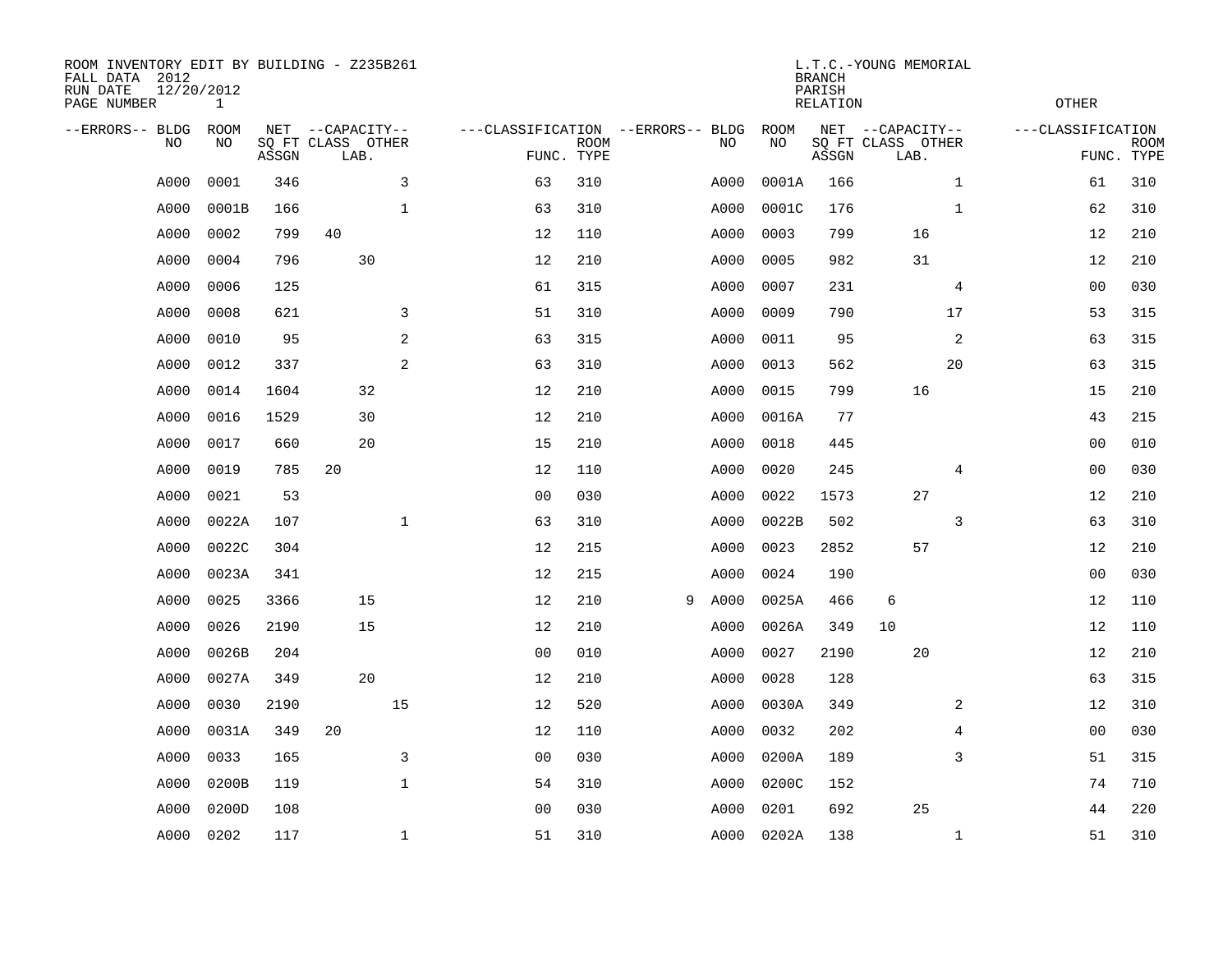| ROOM INVENTORY EDIT BY BUILDING - Z235B261<br>FALL DATA 2012<br>RUN DATE<br>PAGE NUMBER | 12/20/2012<br>2 |       |                                               |              |                |                           |                                         |            | <b>BRANCH</b><br>PARISH<br><b>RELATION</b> | L.T.C.-YOUNG MEMORIAL                         |              | <b>OTHER</b>      |                           |
|-----------------------------------------------------------------------------------------|-----------------|-------|-----------------------------------------------|--------------|----------------|---------------------------|-----------------------------------------|------------|--------------------------------------------|-----------------------------------------------|--------------|-------------------|---------------------------|
| --ERRORS-- BLDG<br>NO                                                                   | ROOM<br>NO      | ASSGN | NET --CAPACITY--<br>SQ FT CLASS OTHER<br>LAB. |              |                | <b>ROOM</b><br>FUNC. TYPE | ---CLASSIFICATION --ERRORS-- BLDG<br>NO | ROOM<br>NO | ASSGN                                      | NET --CAPACITY--<br>SQ FT CLASS OTHER<br>LAB. |              | ---CLASSIFICATION | <b>ROOM</b><br>FUNC. TYPE |
| A000                                                                                    | 0202B           | 119   |                                               | $\mathbf 1$  | 62             | 310                       | A000                                    | 0202C      | 136                                        |                                               |              | 56                | 731                       |
| A000                                                                                    | 0202D           | 119   |                                               | $\mathbf 1$  | 65             | 310                       | A000                                    | 0202E      | 294                                        |                                               | 2            | 62                | 310                       |
| A000                                                                                    | 0202F           | 119   |                                               |              | 63             | 315                       | A000                                    | 0202G      | 199                                        |                                               |              | 56                | 735                       |
| A000                                                                                    | 0203A           | 477   | 15                                            |              | 12             | 140                       | A000                                    | 0203B      | 480                                        | 15                                            |              | 12                | 140                       |
| A000                                                                                    | 0204            | 196   |                                               | $\mathbf{1}$ | 61             | 313                       | A000                                    | 0204A      | 214                                        |                                               | 10           | 63                | 350                       |
| A000                                                                                    | 0204B           | 186   |                                               | $\mathbf 1$  | 61             | 310                       | A000                                    | 0205A      | 474                                        | 15                                            |              | 12                | 140                       |
| A000                                                                                    | 0205B           | 509   | 15                                            |              | 12             | 140                       | A000                                    | 0206       | 720                                        | 20                                            |              | 12                | 140                       |
| A000                                                                                    | 0207            | 700   | 20                                            |              | 12             | 110                       | A000                                    | 0208       | 720                                        | 24                                            |              | 12                | 140                       |
| A000                                                                                    | 0208A           | 111   |                                               | $\mathbf{1}$ | 63             | 310                       | A000                                    | 0208B      | 110                                        |                                               | $\mathbf{1}$ | 63                | 313                       |
| A000                                                                                    | 0209            | 484   | 20                                            |              | 12             | 110                       | A000                                    | 0210       | 743                                        | 15                                            |              | 12                | 140                       |
| A000                                                                                    | 0210A           | 110   |                                               | $\mathbf{1}$ | 63             | 310                       | A000                                    | 0210B      | 361                                        |                                               |              | 91                | 731                       |
| A000                                                                                    | 0211            | 972   | 30                                            |              | 12             | 140                       | A000                                    | 0212       | 796                                        | 30                                            |              | 12                | 110                       |
| A000                                                                                    | 0213            | 888   | 36                                            |              | 12             | 110                       | A000                                    | 0214       | 111                                        |                                               | $\mathbf{1}$ | 63                | 310                       |
| A000                                                                                    | 0215            | 694   | 25                                            |              | 12             | 110                       | A000                                    | 0215A      | 172                                        |                                               | $\mathbf{1}$ | 63                | 310                       |
| A000                                                                                    | 0216            | 111   |                                               | $\mathbf 1$  | 63             | 310                       | A000                                    | 0217       | 170                                        |                                               | $\mathbf{1}$ | 63                | 310                       |
| A000                                                                                    | 0218            | 111   |                                               | $\mathbf{1}$ | 63             | 310                       | A000                                    | 0219       | 154                                        |                                               | $\mathbf{1}$ | 63                | 310                       |
| A000                                                                                    | 0220            | 111   |                                               | $\mathbf{1}$ | 63             | 310                       | A000                                    | 0221       | 151                                        |                                               | $\mathbf{1}$ | 63                | 310                       |
| A000                                                                                    | 0222            | 801   | 35                                            |              | 12             | 110                       | A000                                    | 0223       | 41                                         |                                               |              | 0 <sub>0</sub>    | 030                       |
| A000                                                                                    | 0224            | 787   | 30                                            |              | 12             | 110                       | A000                                    | 0225       | 366                                        | 3                                             |              | 12                | 260                       |
| A000                                                                                    | 0225A           | 61    |                                               |              | 63             | 590                       | A000                                    | 0225B      | 95                                         |                                               |              | 12                | 731                       |
| A000                                                                                    | 0225C           | 709   |                                               | 24           | 12             | 260                       | A000                                    | 0225D      | 282                                        |                                               |              | 12                | 260                       |
| A000                                                                                    | 0225E           | 517   |                                               |              | 12             | 260                       | A000                                    | 0227       | 27                                         |                                               |              | 00                | 010                       |
| A000                                                                                    | 0231            | 167   |                                               |              | 0 <sub>0</sub> | 030                       |                                         | A000 0232  | 228                                        |                                               |              | 63                | 315                       |
| A000                                                                                    | 0233            | 223   |                                               |              | 0 <sub>0</sub> | 030                       |                                         | A000 M0001 | 614                                        | 10                                            |              | 12                | 210                       |
|                                                                                         | A000 M0002      | 707   |                                               | 20           | 12             | 210                       |                                         | A000 M0003 | 707                                        | 20                                            |              | 12                | 210                       |
|                                                                                         | A000 M0004      | 707   |                                               | 20           | 12             | 210                       |                                         | A000 M0006 | 707                                        | 20                                            |              | 12                | 210                       |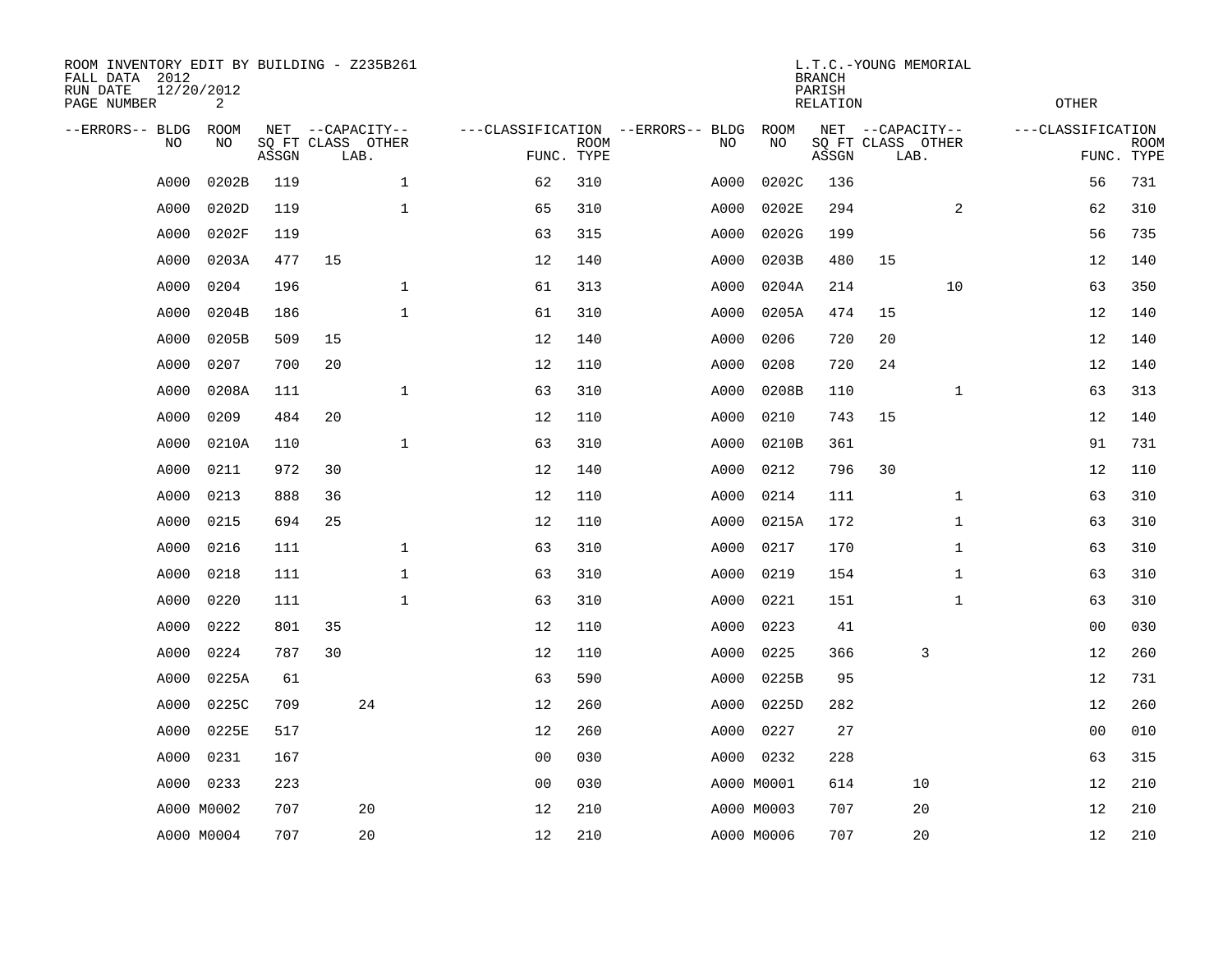| ROOM INVENTORY EDIT BY BUILDING - Z235B261<br>FALL DATA 2012<br>RUN DATE 12/20/2012<br>PAGE NUMBER 3 |     |                  |                           | L.T.C.-YOUNG MEMORIAL<br>BRANCH<br>PARISH<br>OTHER<br>RELATION                                                                                                                                                                                                                                                                                                                                |
|------------------------------------------------------------------------------------------------------|-----|------------------|---------------------------|-----------------------------------------------------------------------------------------------------------------------------------------------------------------------------------------------------------------------------------------------------------------------------------------------------------------------------------------------------------------------------------------------|
|                                                                                                      |     |                  |                           | -ERRORS-- BLDG ROOM NET --CAPACITY-- ----CLASSIFICATION --ERRORS-- BLDG ROOM NET --CAPACITY-- ----CLASSIFICATION<br>ROOM ROOM ROOM ROOM ROOM ROOM NO SQ FT CLASS OTHER ROOM<br>ASSGN LAB. FUNC. TYPE TOTAL NET ASSIGN LAB. FUNC. TYP<br>TOTAL NUMBER CLASSROOMS 12<br>TOTAL NUMBER COMPUTER CLASSROOMS<br>TOTAL NUMBER LABS 210<br>8<br>18<br>TOTAL NUMBER SPECIAL LABS 220<br>$\overline{1}$ |
|                                                                                                      |     | B000 0036 614 14 | 12 110                    | TOTAL NET ASSIGN SQ. FT. IN ROOM FILE<br>614<br>TOTAL NUMBER CLASSROOMS<br>$\mathbf{1}$<br>TOTAL NUMBER COMPUTER CLASSROOMS<br>TOTAL NUMBER LABS 210<br>TOTAL NUMBER SPECIAL LABS 220                                                                                                                                                                                                         |
| C000 0034                                                                                            | 614 | $\sim$ 6         | 310<br>63                 | 614<br>TOTAL NET ASSIGN SQ. FT. IN ROOM FILE<br>TOTAL NUMBER CLASSROOMS<br>TOTAL NUMBER COMPUTER CLASSROOMS<br>TOTAL NUMBER LABS 210<br>TOTAL NUMBER SPECIAL LABS 220                                                                                                                                                                                                                         |
| D000 0044                                                                                            | 707 | 20               | 12<br>210                 | 707<br>TOTAL NET ASSIGN SQ. FT. IN ROOM FILE<br>TOTAL NUMBER CLASSROOMS<br>TOTAL NUMBER COMPUTER CLASSROOMS<br>$\mathbf{1}$<br>TOTAL NUMBER LABS 210<br>TOTAL NUMBER SPECIAL LABS 220                                                                                                                                                                                                         |
| E000 0042                                                                                            | 822 |                  | $6\overline{6}$<br>61 314 | 822<br>TOTAL NET ASSIGN SQ. FT. IN ROOM FILE<br>TOTAL NUMBER CLASSROOMS<br>TOTAL NUMBER COMPUTER CLASSROOMS<br>TOTAL NUMBER LABS 210<br>TOTAL NUMBER SPECIAL LABS 220                                                                                                                                                                                                                         |
| F000 0043 707                                                                                        |     | 14               | 210<br>12                 | TOTAL NET ASSIGN SQ. FT. IN ROOM FILE<br>707<br>TOTAL NUMBER CLASSROOMS<br>TOTAL NUMBER COMPUTER CLASSROOMS<br>TOTAL NUMBER LABS 210<br>$\mathbf{1}$<br>TOTAL NUMBER SPECIAL LABS 220                                                                                                                                                                                                         |
| G000 0037                                                                                            | 876 | 18               | 12<br>210                 | 876<br>TOTAL NET ASSIGN SQ. FT. IN ROOM FILE<br>TOTAL NUMBER CLASSROOMS<br>TOTAL NUMBER COMPUTER CLASSROOMS<br>TOTAL NUMBER LABS 210<br><sup>1</sup><br>TOTAL NUMBER SPECIAL LABS 220                                                                                                                                                                                                         |
| H000 0035                                                                                            | 614 | 12               | 12<br>210                 | TOTAL NET ASSIGN SQ. FT. IN ROOM FILE<br>614<br>TOTAL NUMBER CLASSROOMS                                                                                                                                                                                                                                                                                                                       |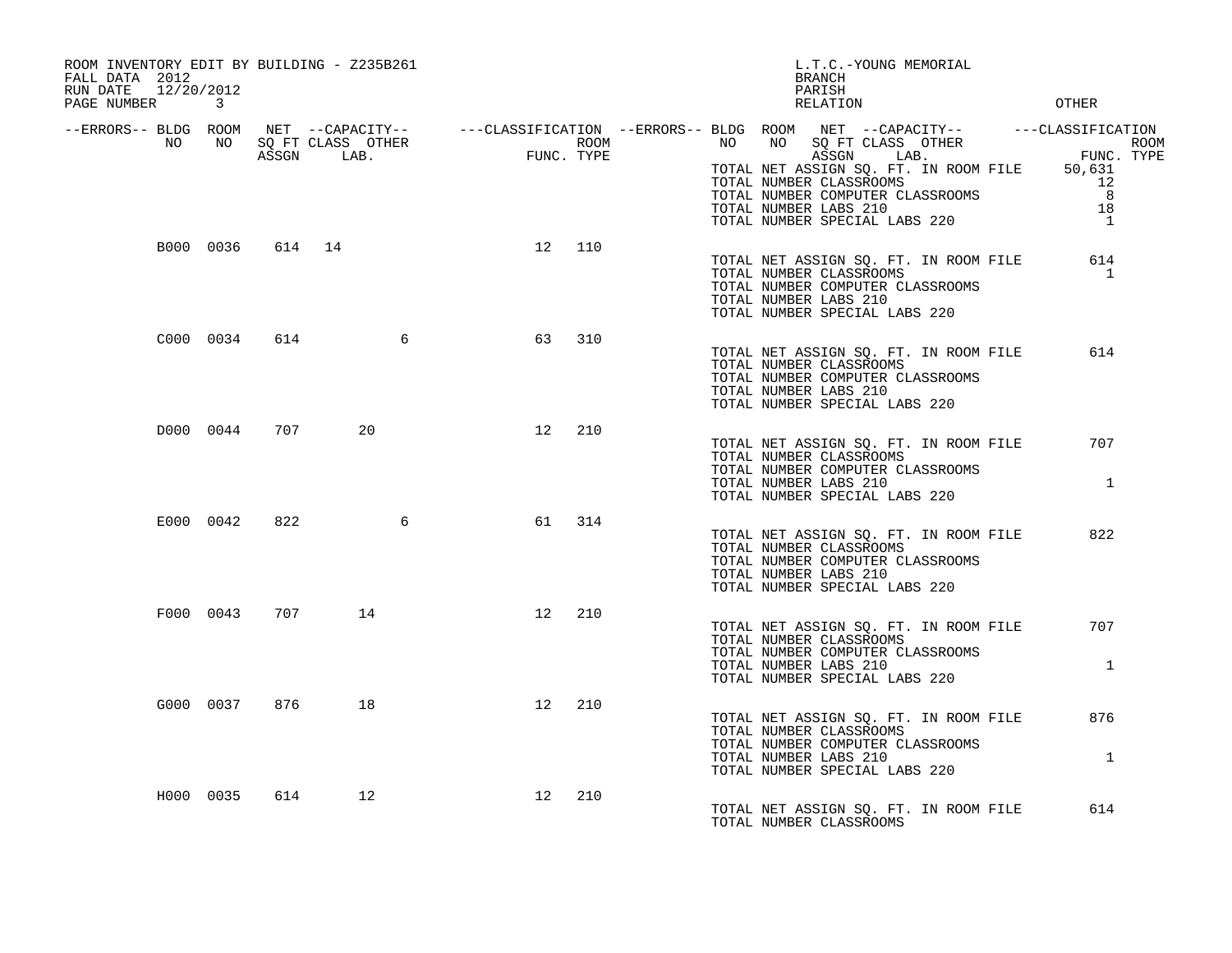| FALL DATA 2012<br>RUN DATE 12/20/2012<br>PAGE NUMBER 4 |      |                 |      | ROOM INVENTORY EDIT BY BUILDING - Z235B261 |    |     | L.T.C.-YOUNG MEMORIAL<br><b>BRANCH</b><br>PARISH<br>RELATION                                                                                                                                                                                                                                             | OTHER               |        |
|--------------------------------------------------------|------|-----------------|------|--------------------------------------------|----|-----|----------------------------------------------------------------------------------------------------------------------------------------------------------------------------------------------------------------------------------------------------------------------------------------------------------|---------------------|--------|
| --ERRORS-- BLDG ROOM                                   | NO   | NO 11           |      |                                            |    |     | NET --CAPACITY-- ----CLASSIFICATION --ERRORS-- BLDG ROOM NET --CAPACITY-- -----CLASSIFICATION<br>SQ FT CLASS OTHER ROOM ROOM NO SQ FT CLASS OTHER ROOM ROOM<br>ASSGN LAB. FUNC. TYPE ASSGN LAB. FUNC. TYPE<br>TOTAL NUMBER COMPUTER CLASSROOMS<br>TOTAL NUMBER LABS 210<br>TOTAL NUMBER SPECIAL LABS 220 | $\sim$ 1            |        |
| 5                                                      | I000 |                 |      |                                            |    |     | NO ROOMS                                                                                                                                                                                                                                                                                                 |                     |        |
|                                                        |      | J000 0029       | 2623 | $\overline{7}$                             | 12 | 215 | J000 0031 2190 15<br>12 520<br>TOTAL NET ASSIGN SQ. FT. IN ROOM FILE 4,813<br>TOTAL NUMBER CLASSROOMS<br>TOTAL NUMBER COMPUTER CLASSROOMS<br>TOTAL NUMBER LABS 210<br>TOTAL NUMBER SPECIAL LABS 220                                                                                                      |                     |        |
|                                                        |      | K000 0038       | 250  | 2                                          | 63 | 310 | K000 0038A<br>461<br>30                                                                                                                                                                                                                                                                                  |                     | 12 110 |
|                                                        |      | K000 0038B      | 581  | 12                                         | 12 | 210 | K000 0038C<br>581<br>20                                                                                                                                                                                                                                                                                  |                     | 12 210 |
|                                                        |      | K000 0038D      | 130  |                                            | 12 | 215 | TOTAL NET ASSIGN SQ. FT. IN ROOM FILE<br>TOTAL NUMBER CLASSROOMS<br>TOTAL NUMBER COMPUTER CLASSROOMS<br>TOTAL NUMBER LABS 210<br>TOTAL NUMBER SPECIAL LABS 220                                                                                                                                           | 2,003<br>1<br>2     |        |
|                                                        |      | L000 0030B 4987 |      | 32                                         | 12 | 550 | L000 0030C 428<br>TOTAL NET ASSIGN SQ. FT. IN ROOM FILE<br>TOTAL NUMBER CLASSROOMS<br>TOTAL NUMBER COMPUTER CLASSROOMS<br>TOTAL NUMBER LABS 210<br>TOTAL NUMBER SPECIAL LABS 220                                                                                                                         | 43 215<br>5,415     |        |
|                                                        |      | M000 0041       | 846  |                                            | 72 | 730 | TOTAL NET ASSIGN SQ. FT. IN ROOM FILE<br>TOTAL NUMBER CLASSROOMS<br>TOTAL NUMBER COMPUTER CLASSROOMS<br>TOTAL NUMBER LABS 210<br>TOTAL NUMBER SPECIAL LABS 220                                                                                                                                           | 846                 |        |
|                                                        |      | N000 0045       | 822  | 16                                         | 12 | 210 | TOTAL NET ASSIGN SQ. FT. IN ROOM FILE<br>TOTAL NUMBER CLASSROOMS<br>TOTAL NUMBER COMPUTER CLASSROOMS<br>TOTAL NUMBER LABS 210<br>TOTAL NUMBER SPECIAL LABS 220                                                                                                                                           | 822<br>$\mathbf{1}$ |        |
|                                                        |      | 0000 0000       | 720  | 20                                         | 12 | 210 | TOTAL NET ASSIGN SQ. FT. IN ROOM FILE<br>TOTAL NUMBER CLASSROOMS<br>TOTAL NUMBER COMPUTER CLASSROOMS<br>TOTAL NUMBER LABS 210<br>TOTAL NUMBER SPECIAL LABS 220                                                                                                                                           | 720<br>$\mathbf{1}$ |        |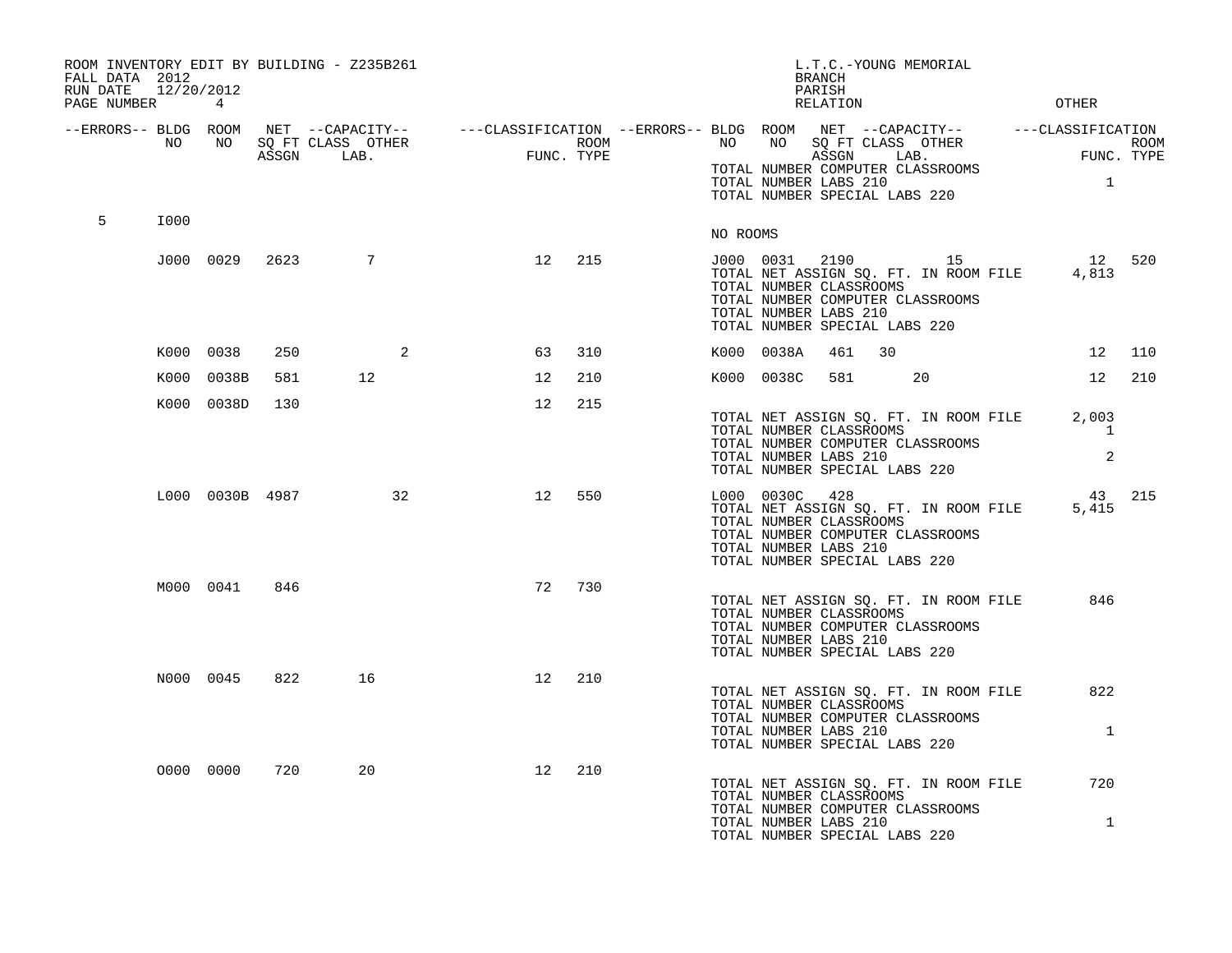| ROOM INVENTORY EDIT BY BUILDING - Z235B261<br>2012<br>FALL DATA<br>RUN DATE<br>PAGE NUMBER | 12/20/2012<br>5 |              |                                           |                                   |                           |                                                                                   |            | <b>BRANCH</b><br>PARISH<br>RELATION |      | L.T.C.-YOUNG MEMORIAL                                                     | OTHER             |                    |
|--------------------------------------------------------------------------------------------|-----------------|--------------|-------------------------------------------|-----------------------------------|---------------------------|-----------------------------------------------------------------------------------|------------|-------------------------------------|------|---------------------------------------------------------------------------|-------------------|--------------------|
| --ERRORS-- BLDG<br>NO                                                                      | ROOM<br>NO.     | NET<br>ASSGN | --CAPACITY--<br>SQ FT CLASS OTHER<br>LAB. | ---CLASSIFICATION --ERRORS-- BLDG | <b>ROOM</b><br>FUNC. TYPE | NO                                                                                | ROOM<br>NO | ASSGN                               | LAB. | NET --CAPACITY--<br>SQ FT CLASS OTHER                                     | ---CLASSIFICATION | ROOM<br>FUNC. TYPE |
| P000                                                                                       | 0001            | 2666         |                                           | 83                                | 083                       | TOTAL NUMBER CLASSROOMS<br>TOTAL NUMBER LABS 210<br>TOTAL NUMBER SPECIAL LABS 220 |            |                                     |      | TOTAL NET ASSIGN SQ. FT. IN ROOM FILE<br>TOTAL NUMBER COMPUTER CLASSROOMS | 2,666             |                    |
|                                                                                            | 0000 0001       | 5418         |                                           | 83                                | 083                       | TOTAL NUMBER CLASSROOMS<br>TOTAL NUMBER LABS 210<br>TOTAL NUMBER SPECIAL LABS 220 |            |                                     |      | TOTAL NET ASSIGN SQ. FT. IN ROOM FILE<br>TOTAL NUMBER COMPUTER CLASSROOMS | 5,418             |                    |
| R000                                                                                       |                 | 0001 10000   | 30                                        | 12                                | 520                       | TOTAL NUMBER CLASSROOMS<br>TOTAL NUMBER LABS 210<br>TOTAL NUMBER SPECIAL LABS 220 |            |                                     |      | TOTAL NET ASSIGN SQ. FT. IN ROOM FILE<br>TOTAL NUMBER COMPUTER CLASSROOMS | 10,000            |                    |